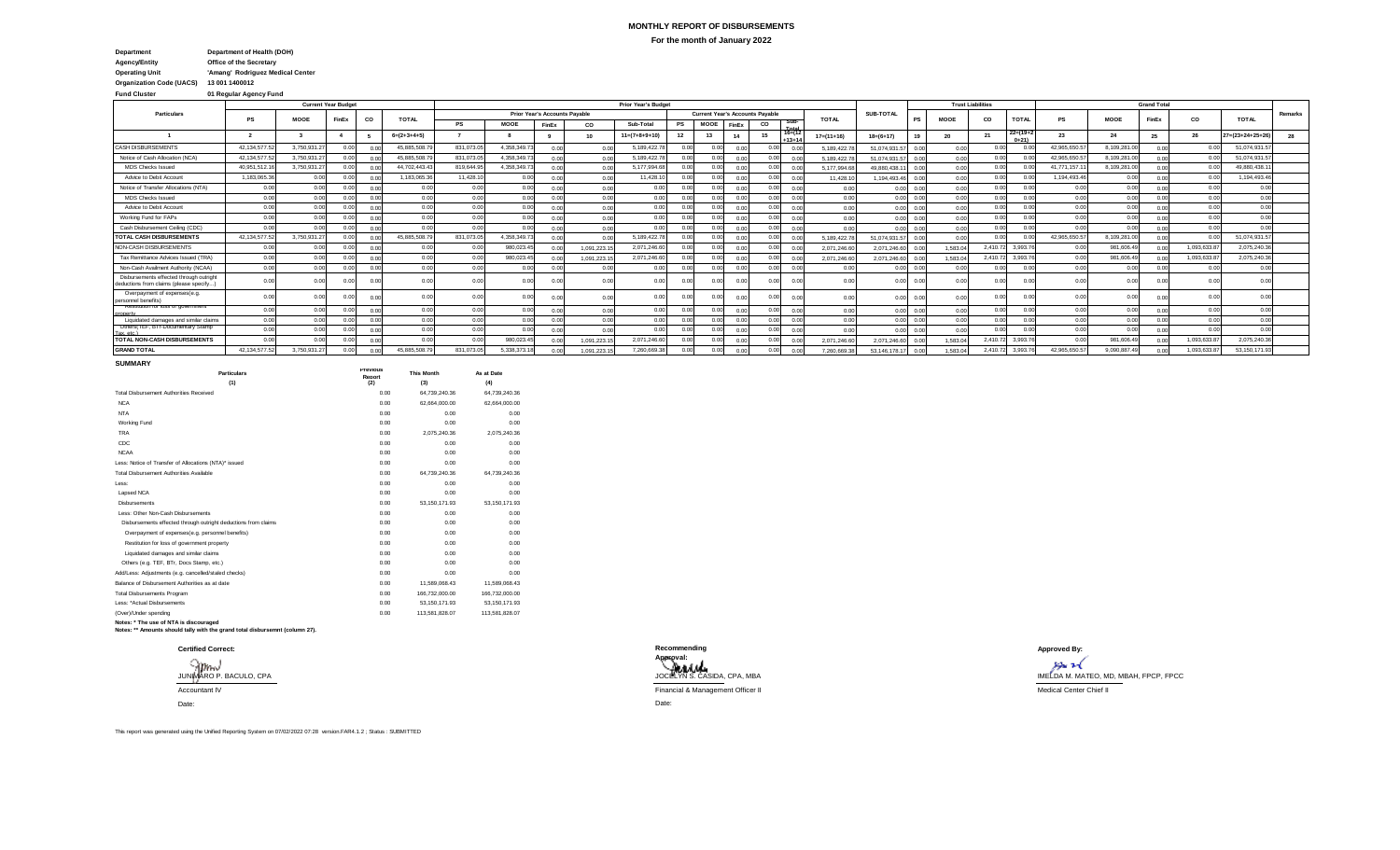## **MONTHLY REPORT OF DISBURSEMENTS For the month of February 2022**

**Agency/Entity Office of the Secretary Department Department of Health (DOH)**

**Operating Unit 'Amang' Rodriguez Medical Center**

**Organization Code (UACS) 13 001 1400012**

**Fund Cluster 01 Regular Agency Fund**

|                                                                                   |              |               | <b>Current Year Budget</b> |      |               |             |                   |                                      | <b>Prior Year's Budget</b> |                 |                                        |                |                  |                   |               | <b>Trust Liabilities</b> |                         |              |                     | <b>Grand Total</b> |               |                            |         |
|-----------------------------------------------------------------------------------|--------------|---------------|----------------------------|------|---------------|-------------|-------------------|--------------------------------------|----------------------------|-----------------|----------------------------------------|----------------|------------------|-------------------|---------------|--------------------------|-------------------------|--------------|---------------------|--------------------|---------------|----------------------------|---------|
| <b>Particulars</b>                                                                |              | MOOE          | FinEx                      | CO   | <b>TOTAL</b>  |             |                   | <b>Prior Year's Accounts Pavable</b> |                            |                 | <b>Current Year's Accounts Pavable</b> |                | <b>TOTAL</b>     | SUB-TOTAL         |               | CO                       | <b>TOTAL</b>            |              | <b>MOOE</b>         | FinE               | CO.           | <b>TOTAL</b>               | Remarks |
|                                                                                   |              |               |                            |      |               | <b>PS</b>   | MOOE              | CO                                   | Sub-Total                  | PS              | MOOE                                   | CO             |                  |                   |               |                          |                         |              |                     |                    |               |                            |         |
|                                                                                   |              |               |                            |      | $6=(2+3+4+5)$ |             |                   | 10                                   | $11=(7+8+9+10)$            | 12 <sup>2</sup> | 13                                     |                | $17 = (11 + 16)$ | $18=(6+17)$       | 19            | z                        | $22=(19+$<br>$20 + 211$ | 23           | 24                  |                    | 26            | $27 = (23 + 24 + 25 + 26)$ | 28      |
| <b>CASH DISBURSEMENTS</b>                                                         | 62.705.114.8 | 10.692.857.59 | 0.00                       | 0.00 | 73.397.972.4  | 4.084.184.4 | 4.954.211.9       | 12.351.311.                          | 21.389.707.49              | 0.00            |                                        | 0.00 0.00      | 21.389.707.4     | 94.787.679.96 0.0 |               | 0.00                     | $\Omega$                | 66,789,299.3 | 15.647.069.58 0.00  |                    | 12.351.311.0  | 94,787,679.96              |         |
| Notice of Cash Allocation (NCA)                                                   | 62.705.114.8 | 10.692.857.59 | 0.00                       | 0.00 | 73,397,972.47 | 4.084.184.4 | 4,954,211.99      | 12.351.311.0                         | 21,389,707.49              | n nn            | n nn                                   | 0.00 0.00      | 21.389.707.49    | 94.787.679.96 0.0 |               | 0.00                     |                         | 66,789,299.3 | 15,647,069.58 0.00  |                    | 12,351,311.0  | 94,787,679.96              |         |
| MDS Checks Issued                                                                 | 61,465,631.3 | 8.809.387.4   | 0.00                       | 0.00 | 70,275,018.7  | 652.822.4   | 331,215.93        | 0.0                                  | 984,038.4                  | 0.00            |                                        | 0.00 0.00      | 984,038.4        | 71.259.057.       |               | 0.00                     |                         | 62.118.453.7 | 9,140,603.34        | 0.00               |               | 71,259,057.1               |         |
| Advice to Debit Account                                                           | 1.239.483.5  | 1.883.470.18  | 0.00                       | 0.00 | 3,122,953.7   | 3.431.362.0 | 4.622.996.06      | 12.351.311.0                         | 20,405,669.08              | 0.00            | 0.00                                   | 0.00 0.00      | 20,405,669.0     | 23.528.622.84 0.0 |               | 0.00                     | $^{\circ}$              | 4,670,845.59 | $6,506,466.24$ 0.00 |                    | 12.351.311.01 | 23.528.622.8               |         |
| Notice of Transfer Allocations (NTA)                                              | 0.00         | 0.00          | 0.00                       | 0.00 | 0.00          | 0.00        | 0.00              | 0.00                                 | 0.00                       | 0.00            | 0.00                                   | 0.00 0.00      | 0.00             |                   | 0.00 0.00     | 0.00                     | 0 <sup>0</sup>          | 0.00         |                     | $0.00 \quad 0.00$  | 0.00          | 0.00                       |         |
| MDS Checks Issued                                                                 | 0.00         | 0.00          | 0.00                       | 0.00 | 0.00          | 0.00        | 0.00              | g<br>G<br>0.00                       | 0.00                       | 0.00            |                                        | 0.00 0.00      | 0.00             |                   | $0.00 \ 0.0$  | 0.00                     | 0 <sup>0</sup>          | 0.00         |                     | $0.00 \quad 0.00$  | 0.00          | 0.00                       |         |
| Advice to Debit Account                                                           | 0.00         | 0.00          | 0.00                       | 0.00 | 0.00          | 0.00        | 0.00              | 0.00                                 | 0.00                       | 0.00            |                                        | $0.00\ 0.00$   | 0.00             |                   | $0.00 \ 0.0$  |                          | 0 <sup>1</sup>          | 0.00         |                     | $0.00 \quad 0.00$  | 0.00          | 0.00                       |         |
| Working Fund for FAPs                                                             | 0.00         | 0.00          | 0.00                       | 0.00 | 0.00          | 0.00        | $0.00 \quad 0.0$  | 0.00                                 | 0.00                       | 0.00            |                                        | 0.00 0.00      | 0.00             |                   | 0.00 0.0      |                          | $^{\circ}$              | 0.00         |                     | $0.00\ 0.00$       | 0.00          | 0.00                       |         |
| Cash Disbursement Ceiling (CDC)                                                   | 0.00         | 0.00          | 0.00                       | 0.00 | 0.00          | 0.00        | $0.00 \times 0.0$ | 0.00                                 | 0.00                       | 0.00            | 0.00                                   | 0.00 0.00      | 0.00             |                   | 0.00 0.0      | 0.00                     | 0.0                     | 0.00         |                     | $0.00\ 0.00$       | 0.00          | 0.00                       |         |
| TOTAL CASH DISBURSEMENTS                                                          | 62.705.114.8 | 10.692.857.59 | 0.00                       | 0.00 | 73,397,972.4  | 4.084.184.4 | 4.954.211.99      | 12.351.311.                          | 21,389,707.49              | 0.00            | n nn                                   | $0.00 \, 0.00$ | 21,389,707.4     | 94,787,679.9      |               | 0.00                     |                         | 66,789,299.3 | 15,647,069.58 0.00  |                    | 12,351,311.0  | 94,787,679.96              |         |
| NON-CASH DISBURSEMENTS                                                            | 5,743,343.7  | 90.632.56     | 0.00                       | 0.00 | 5,833,976.2   | 43,570.8    | $0.00 \times 0.0$ | 0.00                                 | 43,570.8                   | 0.00            | n nn                                   | 0.00 0.00      | 43,570.84        | 5.877.547.1       |               | 0.00                     |                         | 5,786,914.56 | 90,632.56 0.00      |                    | 0.00          | 5,877,547.1                |         |
| Tax Remittance Advices Issued (TRA)                                               | 5,743,343.7  | 90.632.56     | 0.00                       | 0.00 | 5,833,976.2   | 43.570.8    | 0.00              | 0.00                                 | 43,570.8                   |                 |                                        | 0.00 0.00      | 43,570.84        | 5.877.547.1       |               |                          |                         | 5,786,914.56 | 90,632.56 0.00      |                    | 0.00          | 5,877,547.1                |         |
| Non-Cash Availment Authority (NCAA)                                               | 0.00         | 0.00          | 0.00                       | 0.00 | 0.00          | 0.00        | 0.00              | 0.00                                 | 0.00                       | 0.00            | 0.00                                   | 0.00 0.00      | 0.00             | $0.00\,0.0$       |               | 0.00                     | 0 <sup>0</sup>          | 0.00         |                     | $0.00 \quad 0.00$  | 0.00          | 0.00                       |         |
| Disbursements effected through outright<br>deductions from claims (please specify | 0.00         | 0.00          | 0.00                       | 0.00 | 0.00          | 0.0         |                   | 0.00                                 | 0.00                       | n nr            |                                        | 0.0000000      | 0.00             |                   | $0.00 \ 0.00$ |                          |                         | 0.00         |                     | 0.000000           |               | 0.00                       |         |
| Overpayment of expenses(e.g.<br>personnel benefits)                               | 0.00         | 0.00          | 0.00                       | 0.00 | 0.00          | 0.0         | 0.00              | 0.00                                 | 0.00                       | n nn            |                                        | 0.00<br>0.00   | 0.00             | $0.00 \ 0.0$      |               | 0.00                     |                         | n n          |                     | $0.00 \quad 0.00$  | 0.00          | 0.00                       |         |
| restitution for loss of government                                                | 0.00         | 0.00          | 0.00                       | 0.00 | 0.00          | 0.00        | $0.00^{0.00}$     | 0.00                                 | 0.00                       | 0.00            |                                        | 0.00 0.00      | 0.00             |                   | $0.00 \ 0.0$  | 0.00                     | 0.0                     | 0.00         |                     | $0.00 \quad 0.00$  | 0.00          | 0.00                       |         |
| Liquidated damages and similar claims                                             | 0.00         | 0.00          | 0.00                       | 0.00 | 0.00          | 0.00        | $0.00 \times 0.0$ | 0.00                                 | 0.00                       | 0.00            | 0.00                                   | 0.00 0.00      | 0.00             |                   | $0.00 \ 0.0$  | 0.00                     | 0 <sup>0</sup>          | 0.00         |                     | $0.00\ 0.00$       | 0.00          | 0.00                       |         |
| Uthers (TEP, BTFDocumentary Stamp                                                 | 0.00         | 0.00          | 0.00                       | 0.00 | 0.00          | 0.00        | 0.00              | U.U<br>0.00                          | 0.00                       | 0.00            | 0.00                                   | 0.00 0.00      | 0.00             |                   | 0.00 0.0      | 0.00                     | $^{\circ}$              | 0.00         |                     | 0.00 0.00          | 0.00          | 0.00                       |         |
| TOTAL NON-CASH DISBURSEMENTS                                                      | 5,743,343.7  | 90.632.56     | 0.00                       | 0.00 | 5,833,976.2   | 43,570.8    | $0.001$ $0.0$     | 0.00                                 | 43,570.8                   | 0.00            | n nn                                   | 0.00 0.00      | 43,570.84        | 5.877.547.        |               |                          |                         | 5,786,914.56 | 90,632.56 0.00      |                    | 0.00          | 5,877,547.1                |         |
| <b>GRAND TOTAL</b>                                                                | 68,448,458.6 | 10.783.490.   | 0.00                       | 0.00 | 79,231,948.7  | 4,127,755.  | 4.954.211         | 12.351.311.                          | 21,433,278.3               | n nn            |                                        | 0.00 0.00      | 21.433.278.3     | 100.665.227       |               | 0.00                     |                         | 72,576,213.9 | 15,737,702.14       | 0.00               | 12,351,311.   | 100,665,227.0              |         |

**SUMMARY**

| <b>Particulars</b>                                             | <b>Previous Report</b> | <b>This Month</b> | As at Date       |
|----------------------------------------------------------------|------------------------|-------------------|------------------|
| (1)                                                            | (2)                    | (3)               | (4)              |
| <b>Total Disbursement Authorities Received</b>                 | 64.739.240.36          | 111.817.904.89    | 176, 557, 145.25 |
| <b>NCA</b>                                                     | 62.664.000.00          | 105.940.357.77    | 168.604.357.77   |
| <b>NTA</b>                                                     | 0.00                   | 0.00              | 0.00             |
| Working Fund                                                   | 0.00                   | 0.00              | 0.00             |
| <b>TRA</b>                                                     | 2.075.240.36           | 5.877.547.12      | 7.952.787.48     |
| CDC                                                            | 0.00                   | 0.00              | 0.00             |
| <b>NCAA</b>                                                    | 0.00                   | 0.00              | 0.00             |
| Less: Notice of Transfer of Allocations (NTA)* issued          | 0.00                   | 0.00              | 0.00             |
| Total Disbursement Authorities Available                       | 64,739,240.36          | 111.817.904.89    | 176.557.145.25   |
| Less:                                                          | 0.00                   | 0.00              | 0.00             |
| Lapsed NCA                                                     | 0.00                   | 0.00              | 0.00             |
| <b>Disbursements</b>                                           | 53.150.171.93          | 100.665.227.08    | 153.815.399.01   |
| Less: Other Non-Cash Disbursements                             | 0.00                   | 0.00              | 0.00             |
| Disbursements effected through outright deductions from claims | 0.00                   | 0.00              | 0.00             |
| Overpayment of expenses(e.g. personnel benefits)               | 0.00                   | 0.00              | 0.00             |
| Restitution for loss of government property                    | 0.00                   | 0.00              | 0.00             |
| Liquidated damages and similar claims                          | 0.00                   | 0.00              | 0.00             |
| Others (e.g. TEF, BTr, Docs Stamp, etc.)                       | 0.00                   | 0.00              | 0.00             |
| Add/Less: Adiustments (e.g. cancelled/staled checks)           | 0.00                   | 0.00              | 0.00             |
| Balance of Disbursement Authorities as at date                 | 11.589.068.43          | 11.152.677.81     | 22,741,746.24    |
| <b>Total Disbursements Program</b>                             | 166.732.000.00         | 206,809,000.00    | 373,541,000.00   |
| Less: *Actual Disbursements                                    | 53.150.171.93          | 100.665.227.00    | 153.815.398.93   |
| (Over)/Under spending                                          | 113.581.828.07         | 106.143.773.00    | 219,725,601.07   |
|                                                                |                        |                   |                  |

**Notes: \* The use of NTA is discouraged Notes: \*\* Amounts should tally with the grand total disbursemnt (column 27).**

| <b>Certified Correct:</b><br>JUNIMARO P. BACULO, CPA |
|------------------------------------------------------|
| <b>Accountant IV</b>                                 |
| Date: 4-Mar-22                                       |

**Certified Correct: Approved By: Recommending Approval:**

4-Mar-22 Date: 4-Mar-22 Date: 4-Mar-22

**JUNA AMA<br>JOCELYN S. CASIDA, CPA, MPA IMELDA M. MATEO, MD, MBAH, FPCP, FPCCP** Financial & Management Officer II **Accountant IV Financial Center Chief II** Medical Center Chief II

This report was generated using the Unified Reporting System on 04/03/2022 16:09 version.FAR4.1.2 ; Status : SUBMITTED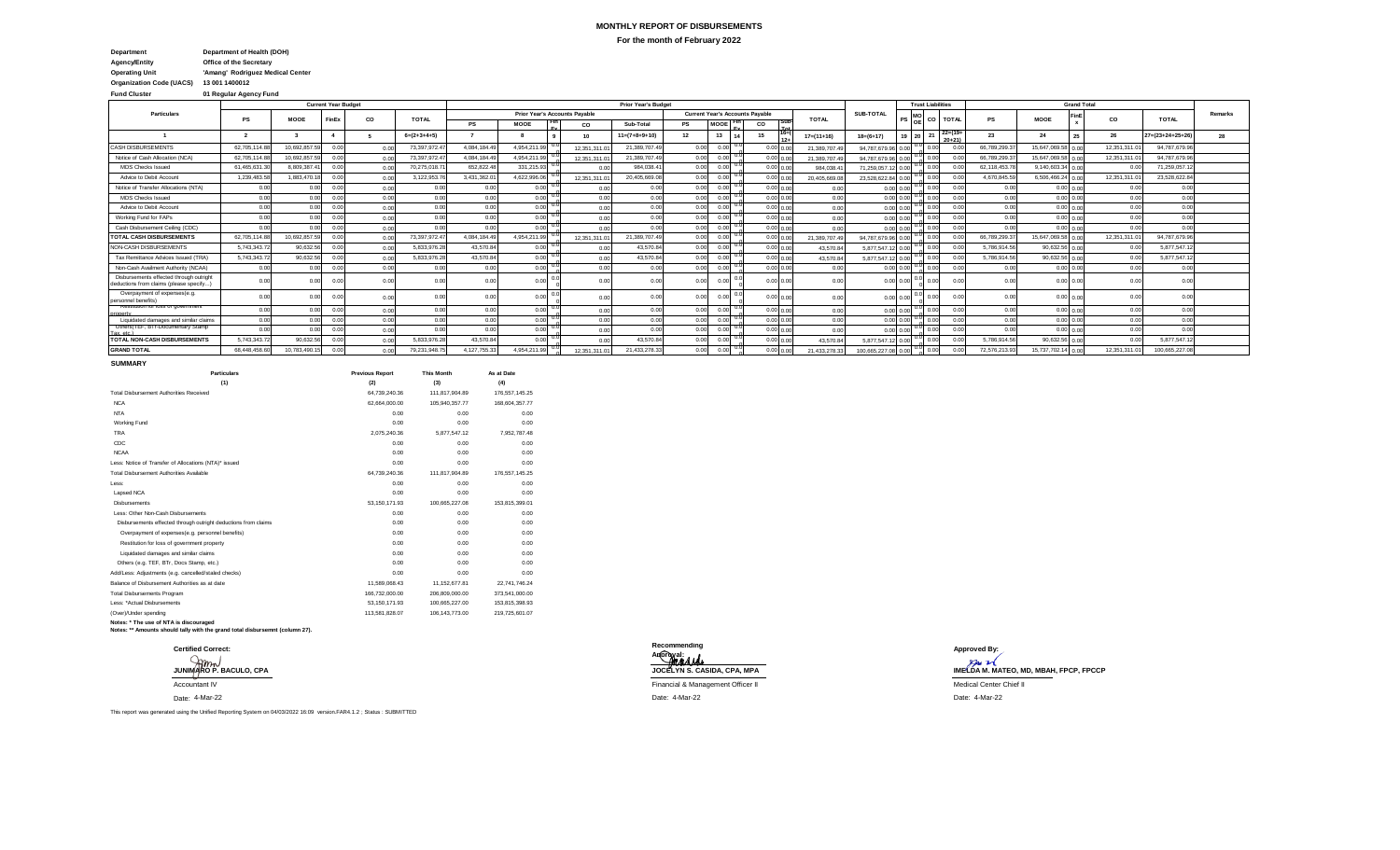# **MONTHLY REPORT OF DISBURSEMENTS For the month of March 2022**

#### **Agency/Entity Office of the Secretary Operating Unit 'Amang' Rodriguez Medical Center Organization Code (UACS) 13 001 1400012 Department Department of Health (DOH)**

**Fund Cluster 01 Regular Agency Fund**

|                                                                                    |              |              | <b>Current Year Budget</b> |      |                |                            |                               |       |              | <b>Prior Year's Budget</b> |      |                                        |                |                            |                |               |                |             | <b>Trust Liabilities</b> |                 |               |               | <b>Grand Total</b>         |                |                           |         |
|------------------------------------------------------------------------------------|--------------|--------------|----------------------------|------|----------------|----------------------------|-------------------------------|-------|--------------|----------------------------|------|----------------------------------------|----------------|----------------------------|----------------|---------------|----------------|-------------|--------------------------|-----------------|---------------|---------------|----------------------------|----------------|---------------------------|---------|
| <b>Particulars</b>                                                                 | PS           | <b>MOOE</b>  | FinEx                      | CO   | <b>TOTAL</b>   |                            | Prior Year's Accounts Payable |       |              |                            |      | <b>Current Year's Accounts Payable</b> |                |                            | <b>TOTAL</b>   | SUB-TOTAL     | PS             | <b>MOOF</b> | CO.                      | <b>TOTAL</b>    | PS            | <b>MOOE</b>   | FinEx                      | CO             | <b>TOTAL</b>              | Remarks |
|                                                                                    |              |              |                            |      |                | <b>PS</b>                  | <b>MOOE</b>                   | FinEx | CO           | Sub-Total                  | PS   | <b>MOOE</b>                            | CO             | Sub-Total                  |                |               |                |             |                          |                 |               |               |                            |                |                           |         |
|                                                                                    |              |              |                            |      | $6=(2+3+4+5)$  |                            |                               |       | 10           | $11=(7+8+9+10)$            |      |                                        | 15             | $16 = (12 + 13 + 14 + 15)$ | $17=(11+16)$   | $18=(6+17)$   |                | -20         | 21                       | $22=(19+20+21)$ | 23            |               |                            | 26             | $27 = (23 + 24 + 25 + 2)$ | 28      |
| <b>CASH DISBURSEMENTS</b>                                                          | 99.942.921   | 40.506.798.5 |                            |      | 140.449.719.   | 1.574.661.                 | 41.752.292.5                  |       | 10.362.945.  | 53.689.899.                | n nn | $0.00 \quad 0.00$                      |                |                            | 53.689.899.    | 194.139.619.2 |                |             |                          | 0.0             | 101,517,582.8 | 82.259.091.1  |                            | 10.362.945.    | 194.139.619.2             |         |
| Notice of Cash Allocation (NCA)                                                    | 99,942,921   | 40.506.798.5 |                            |      | 140.449.719.   | 1.574.661.                 | 41,752,292.5                  |       | 10.362.945.2 | 53.689.899.                | 0.00 | $0.00 \quad 0.00$                      |                | 0 <sup>0</sup>             | 53,689,899     | 194.139.619.2 | 0 <sup>0</sup> | 0.00        | 0.00                     | 0.0             | 101,517,582.8 | 82.259.091.10 |                            | 10,362,945.2   | 194.139.619.2             |         |
| <b>MDS Checks Issued</b>                                                           | 97.831.696   | 33.854.503.  |                            |      | 131.686.200.   | 277,499.5                  | 9.994.731.                    | 0.00  |              | 10.272.231.                | 0.00 | $0.00 \quad 0.00$                      |                |                            | 10.272.231.    | 141.958.431.  |                | 0.00        | 0.0                      | 0.0             | 98.109.195.8  | 43.849.235.2  |                            |                | 141.958.431.0             |         |
| Advice to Debit Account                                                            | 2,111,224    | 6,652,294.   |                            |      | 8.763.519.7    | 1,297,162.1                | 31.757.561.                   |       | 10.362.945.2 | 43.417.668.                |      | 0.001                                  |                |                            | 43.417.668.    | 52.181.188.   |                |             |                          | 0 <sup>c</sup>  | 3.408.387.0   | 38.409.855.9  |                            | 10,362,945.2   | 52.181.188.1              |         |
| Notice of Transfer Allocations (NTA)                                               | 0.00         | 0.00         |                            |      |                | 0.00                       | 00                            | 0.0   | 0.00         | n nn                       | 0.00 | 0.00                                   |                | 0 <sup>1</sup>             |                |               | 0 <sub>0</sub> |             |                          | 0.0             | 0.00          | 0.00          | n n                        | 0 <sup>0</sup> |                           |         |
| <b>MDS Checks Issued</b>                                                           | 0.00         | 0.00         |                            | 0.00 | 0 <sub>0</sub> | 0.00                       | 0.0                           | 00    | 0.00         | 0.00                       | n nn | $0.00 \quad 0.00$                      |                | $\bigcap$                  |                |               |                |             |                          | 0.0             | 0.00          | 0.00          | n no                       | 0.00           | 0 <sup>0</sup>            |         |
| Advice to Debit Account                                                            | 0.00         | 0.00         |                            | 0.00 | 0.00           | 0.00                       | 0.00                          | 00    | 0.00         | 0.00                       | 0.00 | 0.00                                   | 0.0            | 0.0                        | 0.00           | 0.00          | 0.00           | n nr        | 0.00                     | 0.00            | 0.00          | 0.00          | 0.00                       | 0.00           | 0.0                       |         |
| Working Fund for FAPs                                                              | 0.00         | 0.00         |                            | 0.00 | 0 <sub>n</sub> | 0.00                       | 0 <sup>0<sup>c</sup></sup>    | 0.0   | 0.00         | 0.00                       |      | 0.001<br>0.00                          | 0 <sup>0</sup> | 0.0                        | 0.0            |               |                |             | 0 <sup>0</sup>           | 0.00            | 0.00          | 0.00          | 0.00                       | 0.00           | 0 <sup>0</sup>            |         |
| Cash Disbursement Ceiling (CDC)                                                    | 0.00         | 0.00         |                            | 0.00 |                | 0.00                       | 0.00                          |       | 0.00         | 0.00                       |      | 0.00                                   | 00             | 0.0                        |                |               |                |             | 00                       | 0.00            | 0.00          | 0.00          | 0 <sup>0<sup>c</sup></sup> | 0.00           |                           |         |
| <b>TOTAL CASH DISBURSEMENTS</b>                                                    | 99.942.921.  | 40.506.798.5 |                            |      | 140.449.719.   | 1.574.661.                 | 41,752,292.5                  |       | 10.362.945.  | 53.689.899.                |      | $0.00 \quad 0.00$                      |                |                            | 53.689.899.    | 194.139.619.2 |                |             | 0 <sup>0</sup>           | 0.0             | 101,517,582.8 | 82.259.091.1  |                            | 10.362.945.    | 194.139.619.2             |         |
| NON-CASH DISBURSEMENTS                                                             | 5,685,768.2  | 223,793.4    |                            |      | 5,909,561.     | 297,854.9                  | 169,805.8                     |       | 1.092.869.   | 1,560,529.                 | 0.00 | $0.00 \quad 0.00$                      |                | 0 <sup>0</sup>             | 1.560.529.8    | 7.470.091.    | 0.00           | 00          | 0.0                      | 0.0             | 5.983.623.1   | 393,599.26    |                            | 1,092,869.     | 7,470,091.4               |         |
| Tax Remittance Advices Issued (TRA)                                                | 5,685,768.2  | 223,793.4    |                            |      | 5,909,561.     | 297,854.9                  | 169,805.84                    |       | 1.092.869.   | 1,560,529.8                |      | 0.00                                   |                |                            | 1.560.529.8    | 7.470.091.4   |                |             |                          | 0.0             | 5.983.623.1   | 393,599.26    |                            | 1,092,869.     | 7,470,091.4               |         |
| Non-Cash Availment Authority (NCAA)                                                | 0.00         | 0.00         |                            | 0.00 |                | 0 <sup>0<sup>c</sup></sup> | 0 <sup>n</sup>                | 00    | 0.00         |                            |      | 0.001                                  |                | 0.0                        | 0.0            |               |                |             |                          | 0.00            | 0.00          | 0.00          |                            | 0.01           |                           |         |
| Disbursements effected through outright<br>deductions from claims (please specify, |              |              |                            | 0.00 |                |                            |                               | 0.00  | 00           |                            |      |                                        | າ.ດດ           |                            | 00             |               |                |             |                          |                 |               | 0.0           |                            |                |                           |         |
| Overpayment of expenses(e.g.<br>personnel benefits)                                |              | 0.00         |                            |      |                | n no                       | 0.00                          | 0.00  |              | 0.00                       |      |                                        | ነ ሰበ           | 00                         |                |               |                |             |                          | 0.0             | 0.00          | 0.00          | n no                       | 0 <sub>0</sub> |                           |         |
| <b>Restitution for loss of government</b>                                          | 0.00         | 0.00         |                            | 0.01 |                | n nn                       | 0.0                           | 0.00  | 0.00         | 0.00                       | n or | 0.00                                   |                | 0.0                        | 0 <sup>0</sup> |               | n n            |             | 0.0                      | 0.0             | 0.00          | 0.00          | 0.00                       | 0.00           | 0 <sup>0</sup>            |         |
| Liquidated damages and similar claims                                              | 0.00         | 0.00         |                            | 0.00 |                | 0 <sup>0<sup>c</sup></sup> | 0 <sup>0<sup>c</sup></sup>    | 0.00  | 0.00         | 0.00                       |      | 0.00<br>0.00                           |                | 0.0                        | 0.00           |               | n nn           | n ni        | 0.0                      | 0.0             | 0.00          | 0.00          | 0 <sub>0</sub>             | 0.00           | 0.0                       |         |
| Uthers (TEP, BIT-Documentary Stamp                                                 | 0.00         | n nn         |                            |      |                | 0.00                       | 0.00                          | 0.00  | 0.00         | n nn                       | 0.00 | 0.00                                   | n nr           | 0 <sup>0</sup>             |                |               | 0 <sub>0</sub> |             | 0 <sup>0</sup>           | 0.0             | 0.00          | 0.00          | 0 <sub>0</sub>             | 0.00           | $\sim$                    |         |
| TOTAL NON-CASH DISBURSEMENTS                                                       | 5.685.768.2  | 223,793.4    |                            |      | 5.909.561.     | 297,854.9                  | 169,805.8                     |       | 1.092.869.   | 1,560,529.8                |      | 0.00<br>o oc                           |                |                            | 1.560.529.8    | 7.470.091.    |                |             |                          | 0 <sup>c</sup>  | 5.983.623.1   | 393,599.2     |                            | 1,092,869.     | 7,470,091.4               |         |
| <b>GRAND TOTAL</b>                                                                 | 105.628.689. | 40.730.591.  |                            |      | 146.359.281.   | 1.872.516.                 | 41.922.098.                   |       | 11.455.814.2 | 55.250.429.2               |      | $0.00 \quad 0.00$                      |                |                            | 55.250.429.2   | 201.609.710.  |                |             | 0 <sup>0</sup>           | 0.0             | 107.501.206.0 | 82.652.690.3  |                            | 11.455.814.2   | 201.609.710.6             |         |

#### **SUMMARY**

| <b>Particulars</b>                                             | <b>Previous Report</b> | <b>This Month</b> | As at Date     |  |
|----------------------------------------------------------------|------------------------|-------------------|----------------|--|
| (1)                                                            | (2)                    | (3)               | (4)            |  |
| <b>Total Disbursement Authorities Received</b>                 | 176.557.145.25         | 178,868,314.40    | 355,425,459.65 |  |
| <b>NCA</b>                                                     | 168.604.357.77         | 171.398.222.98    | 340,002,580.75 |  |
| <b>NTA</b>                                                     | 0.00                   | 0.00              | 0.00           |  |
| <b>Working Fund</b>                                            | 0.00                   | 0.00              | 0.00           |  |
| <b>TRA</b>                                                     | 7.952.787.48           | 7.470.091.42      | 15.422.878.90  |  |
| CDC                                                            | 0.00                   | 0.00              | 0.00           |  |
| <b>NCAA</b>                                                    | 0.00                   | 0.00              | 0.00           |  |
| Less: Notice of Transfer of Allocations (NTA)* issued          | 0.00                   | 0.00              | 0.00           |  |
| Total Disbursement Authorities Available                       | 176.557.145.25         | 178.868.314.40    | 355,425,459.65 |  |
| Less:                                                          | 0.00                   | 0.00              | 0.00           |  |
| Lapsed NCA                                                     | 0.00                   | 350.00            | 350.00         |  |
| <b>Dishursements</b>                                           | 153.815.399.01         | 201.609.710.64    | 355.425.109.65 |  |
| Less: Other Non-Cash Disbursements                             | 0.00                   | 0.00              | 0.00           |  |
| Disbursements effected through outright deductions from claims | 0.00                   | 0.00              | 0.00           |  |
| Overpayment of expenses(e.g. personnel benefits)               | 0.00                   | 0.00              | 0.00           |  |
| Restitution for loss of government property                    | 0.00                   | 0.00              | 0.00           |  |
| Liquidated damages and similar claims                          | 0.00                   | 0.00              | 0.00           |  |
| Others (e.g. TEF, BTr, Docs Stamp, etc.)                       | 0.00                   | 0.00              | 0.00           |  |
| Add/Less: Adjustments (e.g. cancelled/staled checks)           | 0.00                   | 0.00              | 0.00           |  |
| Balance of Disbursement Authorities as at date                 | 22.741.746.24          | (22.741.746.24)   | 0.00           |  |
| <b>Total Disbursements Program</b>                             | 373.541.000.00         | 166.828.000.00    | 540.369.000.00 |  |
| Less: *Actual Disbursements                                    | 153.815.399.01         | 201,609,710.64    | 355,425,109.65 |  |
| (Over)/Under spending                                          | 219.725.600.99         | (34.781.710.64)   | 184.943.890.35 |  |
|                                                                |                        |                   |                |  |

**Notes: \* The use of NTA is discouraged Notes: \*\* Amounts should tally with the grand total disbursemnt (column 27).**



**Certified Correct: Approved By: Recommending Approval:** JOCELYN S. CASIDA, CPA, MPA Accountant IV Medical Center Chief II<br>Accountant IV Medical Center Chief II Date: Date: ADDROINE.<br>JUNIMARO P. BACULO, CPA IMELDA M. MATEO, MD, MBAH, FPCP, FPCCP, FPCCP, FPCCP, FPCCP, FPCCP, FPCCP, FPCCP, FPCP, FPCP, FPCCP, FROM MATEO, MD, MBAH, FPCP, FPCCP, FPCCP, FPCCP, FPCCP, FROM MATEO, MD, MBAH, FPCP, FPC

This report was generated using the Unified Reporting System on 08/04/2022 10:36 version.FAR4.1.2 ; Status : SUBMITTED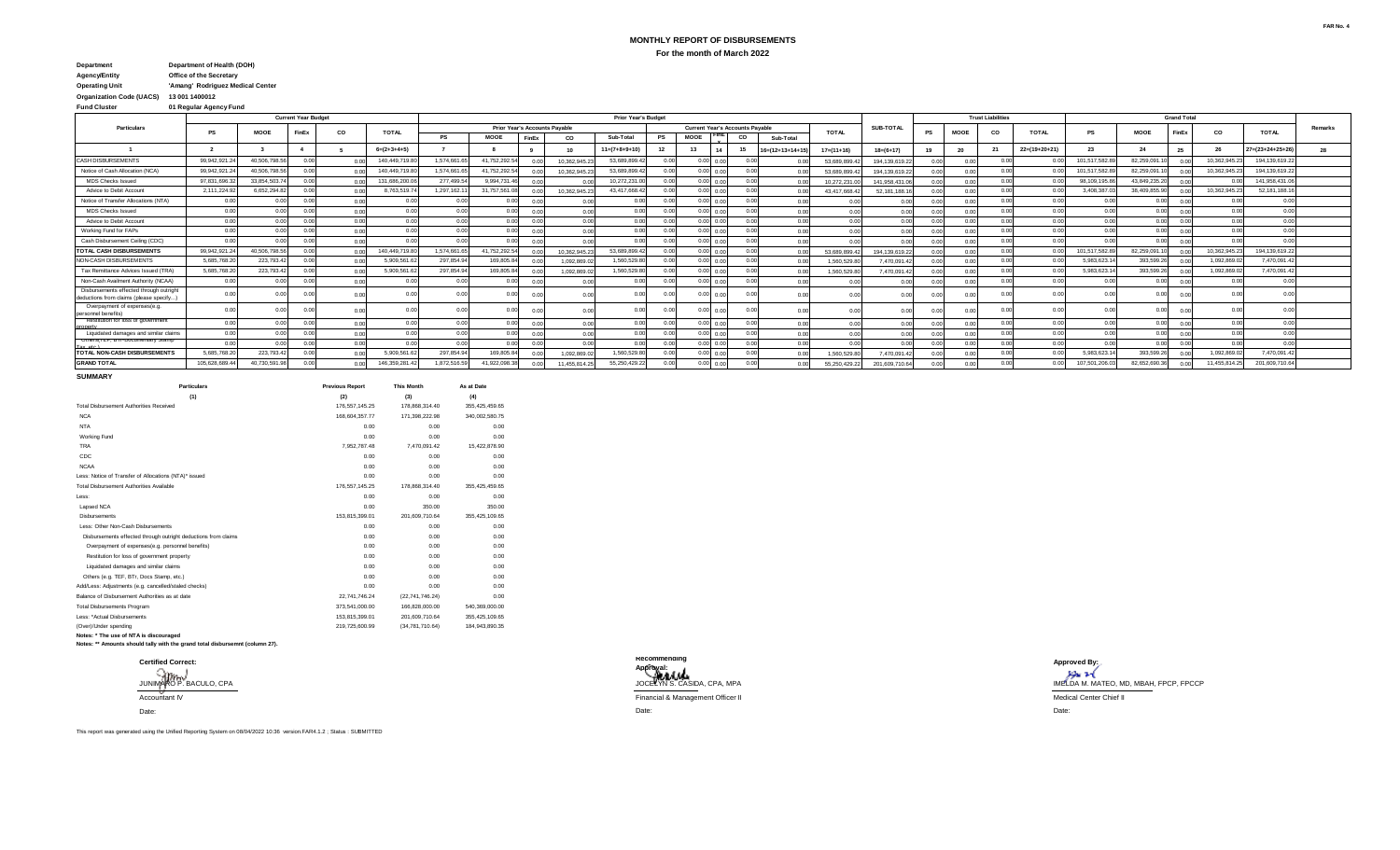# **MONTHLY REPORT OF DISBURSEMENTS For the month of April 2022**

#### **Department Department of Health (DOH)**

### **Agency/Entity Office of the Secretary**

# **Operating Unit 'Amang' Rodriguez Medical Center**

**Organization Code (UACS)** 

#### **Fund Cluster 01 Regular Agency Fund**

|                                                                                   |             |               | <b>Current Year Budget</b> |      |               |           |             |                                      |      |                        | <b>Prior Year's Budget</b> |             |                                        |       |                            |              |                   |             | <b>Trust Liabilities</b> |                 |              |                 | <b>Grand Total</b> |       |                   |         |
|-----------------------------------------------------------------------------------|-------------|---------------|----------------------------|------|---------------|-----------|-------------|--------------------------------------|------|------------------------|----------------------------|-------------|----------------------------------------|-------|----------------------------|--------------|-------------------|-------------|--------------------------|-----------------|--------------|-----------------|--------------------|-------|-------------------|---------|
| <b>Particulars</b>                                                                | PS          | <b>MOOE</b>   | <b>FinEx</b>               | co   | <b>TOTAL</b>  |           |             | <b>Prior Year's Accounts Pavable</b> |      |                        |                            |             | <b>Current Year's Accounts Pavable</b> |       |                            | <b>TOTAL</b> | <b>SUB-TOTAL</b>  | <b>MOOE</b> | CO                       | <b>TOTAL</b>    |              | <b>MOOE</b>     | FinEx              | CO    | <b>TOTAL</b>      | Remarks |
|                                                                                   |             |               |                            |      |               | PS        | MOOE        | FinEx                                | CO.  | Sub-Total              | PS                         | <b>MOOE</b> | <b>FinEx</b>                           | co    | Sub-Total                  |              |                   |             |                          |                 |              |                 |                    |       |                   |         |
|                                                                                   |             |               |                            |      | $6=(2+3+4+5)$ |           |             |                                      | 10   | $11 = (7 + 8 + 9 + 1)$ |                            |             |                                        | 15    | $16 = (12 + 13 + 14 + 11)$ | $17=(11+16)$ | $18=(6+17)$       |             |                          | $22=(19+20+21)$ | 23           |                 |                    | - 26  | $27= (23+24+25+)$ |         |
| <b>CASH DISBURSEMENTS</b>                                                         | 56,623,726  | 26.930.255.4  |                            |      | 83,553,981    | 176,634.6 | 3.208.097.  | 2.131.992.85                         |      | 5,516,724.8            | 0.00                       |             | 0.00                                   |       |                            | 5.516.724.8  | 89.070.706.36     |             |                          |                 | 56,800,360   | 30.138.352.8    | 2,131,992.8        |       | 89,070,706.3      |         |
| Notice of Cash Allocation (NCA)                                                   | 56,623,726  | 26,930,255.44 |                            |      | 83,553,981    | 176,634.6 | 3.208.097.3 | 2.131.992.85                         |      | 5,516,724.8            | 0.00                       |             | 0.00                                   | 0.00  |                            | 5.516.724.8  | 89.070.706.3      |             |                          |                 | 56,800,360.  | 30.138.352.8    | 2.131.992.8        |       | 89,070,706.3      |         |
| <b>MDS Checks Issued</b>                                                          | 49.087.904. | 22.975.702.96 |                            |      | 72,063,607.9  | 117,706.3 | 0.0         | n nr                                 |      | 117,706.3              | 0.00                       |             | n no                                   | 0.00  |                            | 117,706.3    | 72.181.314.3      |             |                          |                 | 49.205.611.  | 22.975.702.9    | 0.0                | 0.00  | 72, 181, 314.32   |         |
| Advice to Debit Account                                                           | 7,535,821   | 3,954,552.4   |                            |      | 11,490,373.   | 58,928.2  | 3,208,097.  | 2.131.992.85                         |      | 5,399,018.5            |                            |             | 0.00                                   |       |                            | 5.399.018.5  | 16.889.392.04     |             |                          |                 | 7.594.749.3  | 7,162,649.8     | 2.131.992.8        |       | 16,889,392.0      |         |
| Notice of Transfer Allocations (NTA)                                              | 0.00        | 0.00          | 000                        | 0.00 | 0.00          |           | n nr        |                                      | 0.00 |                        | $\Omega$                   |             | 0.00                                   | 0.00  |                            |              |                   | 0.00 0.00   |                          | 0.00<br>0.00    |              |                 | 0.0                | 0.00  | 0.00              |         |
| <b>MDS Checks Issued</b>                                                          | 0.00        | 0.00          |                            |      | 0.00          | n nn      | n nr        |                                      |      | 0.00                   | 0 <sup>0</sup>             |             | n no                                   | 0.00  |                            |              | 0.00000           |             | 0.00                     | 0.00            | 0.00         |                 |                    | 0.001 | 0.00              |         |
| Advice to Debit Account                                                           | 0.00        | 0.00          |                            |      | 0.00          |           |             |                                      |      | 0.00                   |                            |             | 0.00                                   | 0.00  |                            |              | 0.00 0.0          |             |                          | 00              | n nr         |                 |                    |       |                   |         |
| Working Fund for FAPs                                                             | 0.00        | 0.00          |                            |      | 0.00          |           |             |                                      |      | n nn                   |                            |             | n no                                   | n nn  |                            |              | $0.00 \quad 0.0$  |             |                          | 0.00            | n nr         |                 |                    | 0.00  | 0.00              |         |
| Cash Disbursement Ceiling (CDC)                                                   | 0.00        | 0.00          | . വ                        |      | 0.00          | n nn      | 0.00        |                                      |      | n nn                   | 0 <sup>0</sup>             |             | 0.00                                   | 0.00  |                            |              |                   |             |                          | 0.00            | n nr         |                 | 0 <sup>0</sup>     | n nn  | 0.00              |         |
| <b>TOTAL CASH DISBURSEMENTS</b>                                                   | 56.623.726  | 26.930.255.44 |                            |      | 83.553.981.   | 176,634.  | 3.208.097.  | 2.131.992.85                         |      | 5.516.724.8            |                            |             | n nr                                   | n nn  |                            | 5.516.724.8  | 89.070.706.36     |             |                          |                 | 56,800,360.  | 30.138.352.8    | 2,131,992.8        | 0.00  | 89,070,706.36     |         |
| NON-CASH DISBURSEMENTS                                                            | 5.753.060.  | 509,668.2     | n nn                       |      | 6,262,728.8   | 52,181.   | 1,619,254.4 | 592.754.30                           |      | 2,264,189.8            | n ni                       |             | 0.00                                   | 0.00  |                            | 2.264.189.8  | 8,526,918.6       |             |                          |                 | 5,805,241.6  | 2,128,922.7     | 592,754.3          | 0.00  | 8,526,918.67      |         |
| Tax Remittance Advices Issued (TRA)                                               | 5,753,060.  | 509,668.2     |                            |      | 6,262,728.8   | 52,181.   | 1,619,254.4 | 592.754.30                           |      | 2,264,189.8            |                            |             | 0.00                                   | 0.00  |                            | 2.264.189.8  | 8.526.918.67 0.00 |             |                          |                 | 5,805,241.6  | 2,128,922.7     | 592.754.3          | 0.00  | 8,526,918.67      |         |
| Non-Cash Availment Authority (NCAA)                                               | 0.00        | 0.00          |                            |      | 0.00          |           | 0.00        | 0.00                                 |      | 0.OC                   | 0.00                       |             | 0.00                                   | 0.00  |                            |              | $0.00 \quad 0.0$  |             | 0.00                     |                 |              |                 | 0.0                | 0.00  | 0.00              |         |
| Disbursements effected through outright<br>deductions from claims (please specify |             |               |                            |      |               |           |             |                                      |      |                        |                            |             | n nr                                   |       |                            |              |                   |             |                          |                 |              |                 |                    |       |                   |         |
| Overpayment of expenses(e.g<br>personnel benefits)                                |             | 0.00          |                            |      |               |           | 0.00        |                                      |      |                        |                            |             | n nr                                   |       |                            |              |                   | 0.001000    |                          |                 |              |                 |                    |       |                   |         |
| <b>Restration for loss of government</b><br><b>Ironerty</b>                       | 0.00        | 0.00          |                            | 0.00 | 0.00          |           | 0.00        |                                      | 0.00 | 0.00                   |                            |             | 0.00                                   | 0.00  |                            |              |                   | 0.00 0.00   |                          | 0.00            | n nr         |                 |                    |       | 0.00              |         |
| Liquidated damages and similar claims                                             | n nn        | 0.00          |                            |      | 0.00          |           | 0.00        |                                      |      | 0.00                   | 0 <sup>0</sup>             |             | 0.00                                   | 0.00  |                            |              | $0.00 - 0.00$     |             |                          | 0.00            | 0.00         |                 | 0.0                |       | 0.00              |         |
| Uthers (TEF, BTF-Documentary Stamp                                                | 0.00        | 0.00          |                            |      |               |           |             |                                      |      |                        |                            |             |                                        |       |                            |              | 0.00 0.0          |             |                          |                 |              |                 |                    |       |                   |         |
| TOTAL NON-CASH DISBURSEMENTS                                                      | 5,753,060.5 | 509,668.2     | . വ                        |      | 6,262,728.84  | 52,181.1  | 1,619,254.4 | 592.754.30                           |      | 2,264,189.8            |                            |             |                                        | 0.00  |                            | 2.264.189.8  | 8.526.918.6       |             |                          |                 | 5,805,241.6  | 2,128,922.7     | 592.754.3          | 0.00  | 8,526,918.67      |         |
| <b>GRAND TOTAL</b>                                                                | 62,376,786  | 27,439,923.7  |                            |      | 89,816,710.3  | 228.815.7 | 4,827,351.8 | 2.724.747.15                         |      | 7,780,914.7            |                            |             |                                        | 0.001 |                            | 7.780.914.7  | 97,597,625.0      |             |                          |                 | 62,605,602.3 | 32, 267, 275.54 | 2.724.747.1        | 0.00  | 97,597,625.03     |         |

#### **SUMMARY**

| <b>Particulars</b>                                                           | <b>Previous Report</b> | <b>This Month</b> | As at Date     |
|------------------------------------------------------------------------------|------------------------|-------------------|----------------|
| (1)                                                                          | (2)                    | (3)               | (4)            |
| <b>Total Disbursement Authorities Received</b>                               | 355.425.459.65         | 154.161.807.69    | 509.587.267.34 |
| <b>NCA</b>                                                                   | 340.002.580.75         | 145.634.889.02    | 485,637,469.77 |
| <b>NTA</b>                                                                   | 0.00                   | 0.00              | 0.00           |
| Working Fund                                                                 | 0.00                   | 0.00              | 0.00           |
| <b>TRA</b>                                                                   | 15.422.878.90          | 8.526.918.67      | 23,949,797.57  |
| CDC                                                                          | 0.00                   | 0.00              | 0.00           |
| <b>NCAA</b>                                                                  | 0.00                   | 0.00              | 0.00           |
| Less: Notice of Transfer of Allocations (NTA)* issued                        | 0.00                   | 0.00              | 0.00           |
| Total Disbursement Authorities Available                                     | 355.425.459.65         | 154.161.807.69    | 509.587.267.34 |
| Less:                                                                        | 0.00                   | 0.00              | 0.00           |
| Lapsed NCA                                                                   | 350.00                 | 0.00              | 350.00         |
| <b>Dishursements</b>                                                         | 355.425.109.65         | 97.597.625.03     | 453,022,734.68 |
| Less: Other Non-Cash Disbursements                                           | 0.00                   | 0.00              | 0.00           |
| Disbursements effected through outright deductions from claims               | 0.00                   | 0.00              | 0.00           |
| Overpayment of expenses(e.g. personnel benefits)                             | 0.00                   | 0.00              | 0.00           |
| Restitution for loss of government property                                  | 0.00                   | 0.00              | 0.00           |
| Liquidated damages and similar claims                                        | 0.00                   | 0.00              | 0.00           |
| Others (e.g. TEF, BTr, Docs Stamp, etc.)                                     | 0.00                   | 0.00              | 0.00           |
| Add/Less: Adjustments (e.g. cancelled/staled checks)                         | 0.00                   | 0.00              | 0.00           |
| Balance of Disbursement Authorities as at date                               | 0.00                   | 56.564.182.66     | 56,564,182.66  |
| <b>Total Disbursements Program</b>                                           | 540.369.000.00         | 118,079,000.00    | 658,448,000.00 |
| Less: *Actual Disbursements                                                  | 355.425.109.65         | 97.597.625.03     | 453.022.734.68 |
| (Over)/Under spending                                                        | 184.943.890.35         | 20,481,374.97     | 205.425.265.32 |
| Notes: * The use of NTA is discouraged                                       |                        |                   |                |
| Notes: ** Amounts should tally with the grand total disbursemnt (column 27). |                        |                   |                |

Date: 12-May-22

This report was generated using the Unified Reporting System on 16/05/2022 12:18 version.FAR4.1.2 ; Status : SUBMITTED



12-May-22 Date: 12-May-22 Date: 12-May-22

JUNIMARO P. BACULO, CPA JUNIMARO P. BACULO, CPA JOCELYN S. CASIDA, CPA, MBA JOCELYN S. CASIDA, CPA, MBA JOCELYN S. CASIDA, CPA, MBA JOCELYN S. CASIDA, CPA, MBA JOCELYN S. CASIDA, CPA, MBA JOCELYN S. CASIDA OF A MELDA M. MA